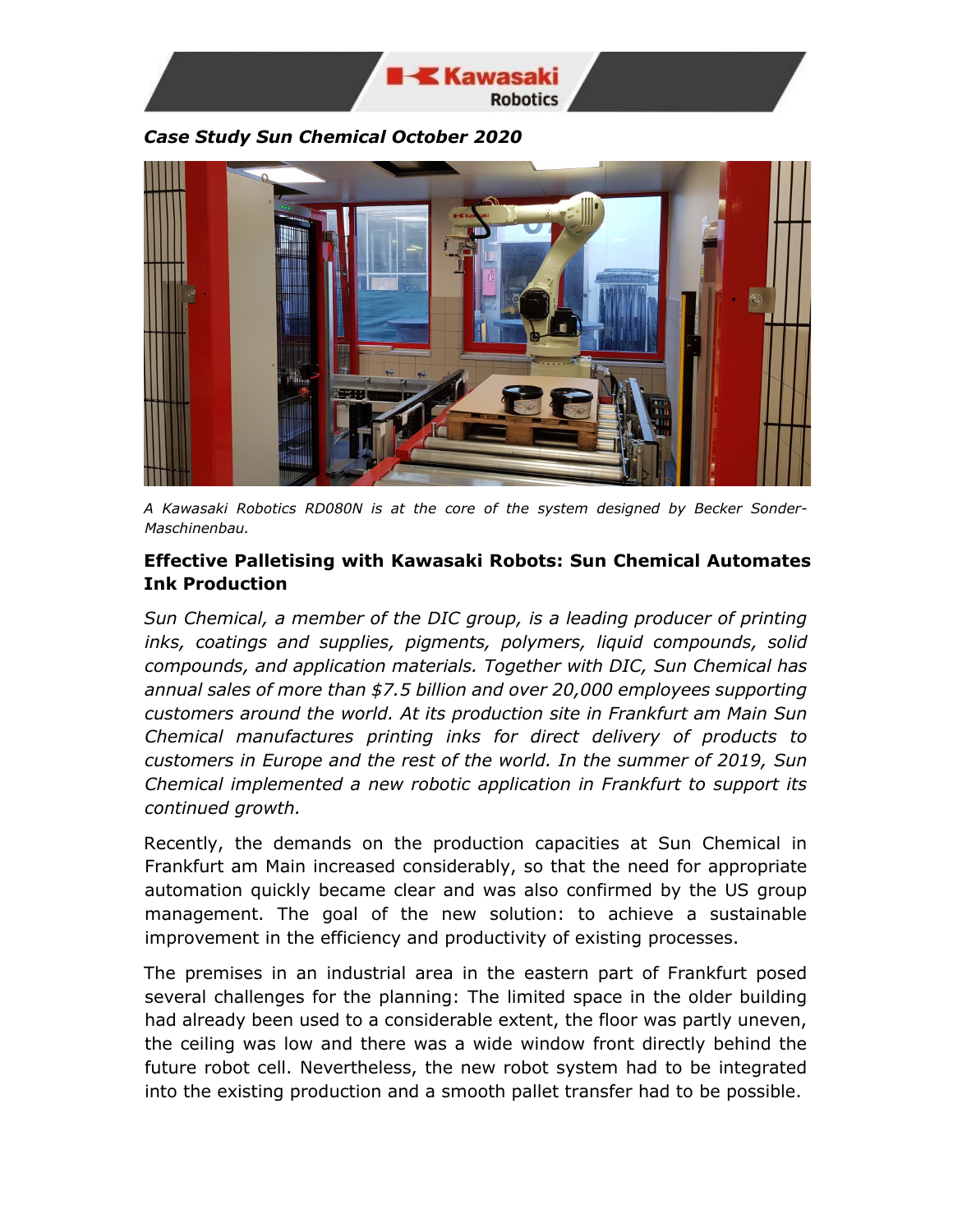## **Becker Sonder-Maschinenbau and Kawasaki Robotics were Chosen**

Initial contact with the system house and robot manufacturer was established at Fachpack 2018 in Nuremberg. While offers were also obtained from Denmark, Spain and Italy, the choice quickly fell on Becker Sonder-Maschinenbau and



*Sun Chemical in Frankfurt am Main*

Kawasaki Robotics after the initial meeting at the trade fair.

The presence in Germany was definitely a decisive factor: high quality and flexibility, reliability as well as the local proximity of the Becker Group were important.

In particular, maintenance and fast support are enormously important for smooth operation of the plant and long-term investment security. Becker Sonder-Maschinenbau has been working with Kawasaki Robotics products for a long time, and the customer was also quickly convinced of the quality and reliability of the robots.



Shortly after the FachPack, Sebastian de Man, Division Manager Robotics of Becker Sonder-Maschinenbau, visited Sun Chemical for the first time and got an idea of the requirements, production and infrastructure on site. After examining several options, the order was placed in April 2019 and the new system was already commissioned in October of the same year.

*Sebastian de Man (Becker Sonder-Maschinenbau)*

It has not been the first experience with robots for Sun Chemical in Frankfurt: For several years now, a cartesian robot with three linear axes from a Danish manufacturer has been used elsewhere in the production facility. However, the 5-axis jointed-arm palletizing robot from Kawasaki Robotics clearly surpasses it in terms of precision, flexibility and working range.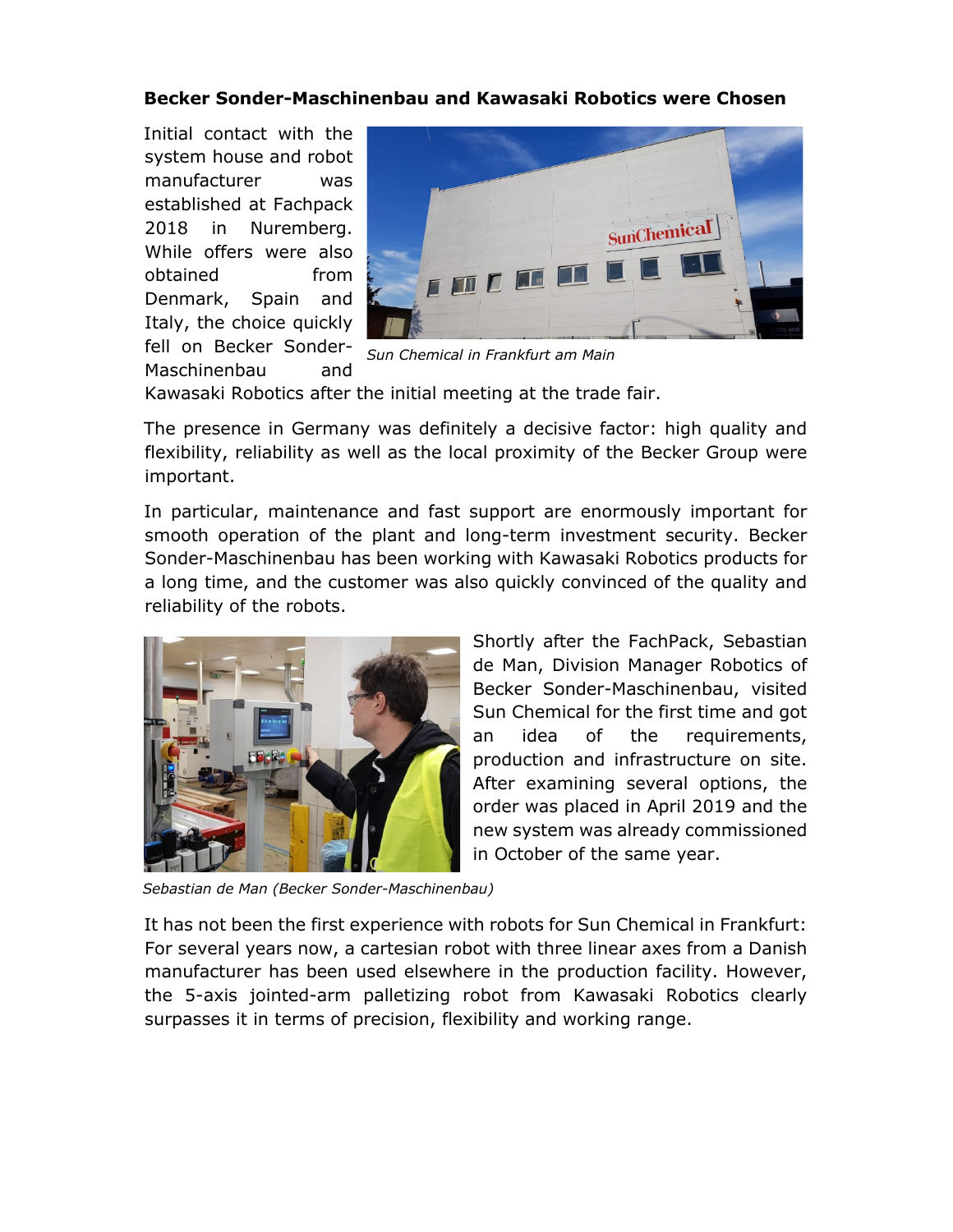Production at Sun Chemical Frankfurt is usually run in two shifts and can be run through the new robot cell without interruption. However, three shifts are also possible at any time if required and are used regularly depending on the required production volume. The robot-supported system allows maximum throughput without breaks. Manuel Krause, Engineering & Maintenance Manager Germany at Sun Chemical, explains: "With two shifts, automation by robots definitely pays off. For three shifts it is absolutely essential".

# **8 to 10 buckets per minute and up to 12,000 kg of paint per day**

The finished ink is filled into 3 kilogram buckets, sealed and automatically labelled.

A Kawasaki RD080N robot is equipped with a specially designed vacuum gripper and transports the closed, labelled buckets to a waiting pallet. With a maximum payload of 80 kg and a reach of 2,100 mm, the RD080N is designed specifically for palletizing applications. With industry leading work range and reliability, the high-speed palletizing robot helps companies improve production line efficiency.

As soon as the pallet is completely loaded, it is removed by an employee via a roller conveyor for film wrapping as well as further loading and replaced by an empty pallet. The robot can resume operation immediately after the change.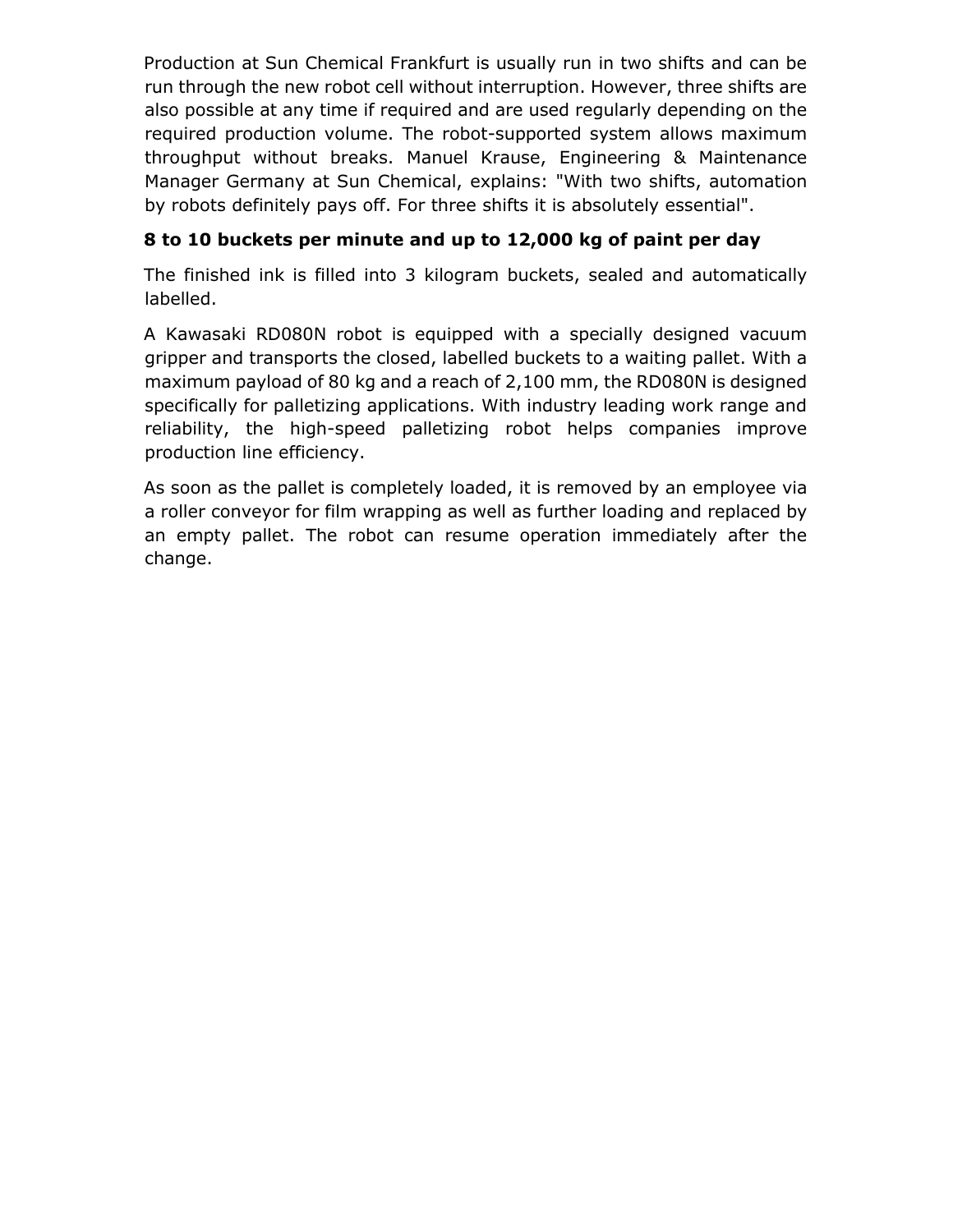

Particularly good for long-term planning: the system and the robot are currently running at only 50 to 80 percent of the available maximum capacity - there is still plenty of room to adapt to increasing requirements.

The system forms the end of the production process and can quickly become the bottleneck of production. But since it has been commissioned, the production capacity has been consistently higher.

#### **Relief for the employees**

*The vacuum gripper reliably picks up the paint buckets.* 

In addition to increasing production

capacity and long-term cost savings, the focus was also on relieving the ergonomic strain on employees. The handling of the paint buckets, the pallets as well as the regular readjustment were challenging for the employees in the long run especially for older colleagues or those with physical complaints.

Despite initial scepticism, the system and the robot were quickly accepted and appreciated by all employees, reports Manuel Krause: "The solution must be robust and reliable - then it will be accepted. And if it is not too complex and makes *Easy access for the removal and*  the daily work of our colleagues easier, even more so".



*feeding of pallets.*